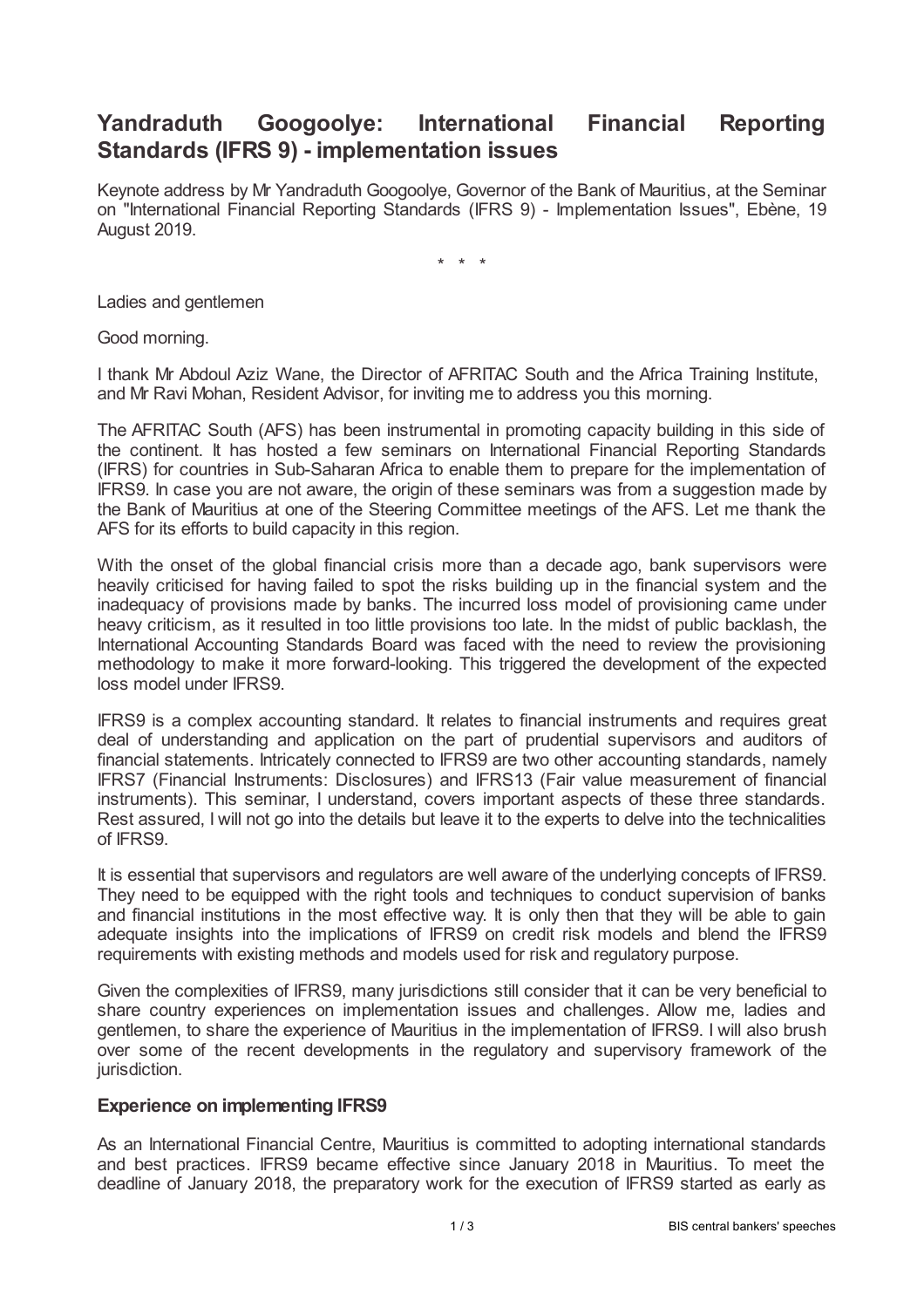## 2016.

The Bank of Mauritius introduced a programme to closely monitor progress by each bank and non-bank deposit-taking institution in implementing IFRS9. As from March 2016, the Bank of Mauritius held a series of consultations with external auditors and banks to ensure smooth execution of IFRS9. Regular meetings were held with each licensee to discuss their execution plans and the potential impact of the new standards. The central bank started requesting for quarterly progress reports from concerned institutions to monitor progress.

In the light of the complexities involved, these institutions were requested to complete a comprehensive survey, where they were asked details about the impact of IFRS9 on their profitability and capital adequacy as well as the expected completion date. The survey revealed that the increase in provisions would generally range between 2 to 87 per cent, with an average increase of 18 per cent. Eight banks out of a total of 21 reported that there would not be any increase in provisions. The predicted impact on the Capital Adequacy Ratio ranged from 0.1 per cent to negative 2.20 per cent, with an average impact of negative 0.48 per cent.

The survey also revealed that banks used varying models to estimate credit losses given that IFRS9 is a principles-based standard and thus was not prescriptive on the calculation of the expected losses. However, judgement was required in choosing forward-looking parameters for the model used and in identifying significant increase in credit risk. The Bank of Mauritius was aware that banks might lack the required historical data on defaults in order to estimate losses accurately. This might partly explain the varying potential impact of the standard on the provision required by banks.

Conscious of the challenges ahead, the Bank of Mauritius revised its Guideline on Credit Impairment Measurement and Income Recognition, which will come into effect as from 1 January 2020. To ensure consistency and address the concerns on modelling risk, the Guideline sets regulatory floors for provisioning. That is, when a financial institution makes accounting provisions lower than the regulatory floors, the shortfall will be accounted for either through additional provisions or a charge to the equity of the financial institution. The Bank of Mauritius is equally considering the possibility of a phase-in period of one year for provision levels to be met so that financial institutions have ample time to make the necessary adjustments.

In March 2019, the Bank of Mauritius conducted a workshop on IFRS9 in collaboration with the Mauritius Bankers Association and a consultancy firm. The Bank of Mauritius has also hired a Consultant to train supervisors on IFRS9 and to assist in the development of a set of IFRS9 returns to be submitted by the financial institutions. The returns will capture data on the calculation of expected credit losses under IFRS9 and on governance as well as the model's methodology and set of assumptions. The draft returns are expected to be finalized shortly.

## **Recent developments**

Ladies and gentlemen, as we now reach the second part of my remarks, I will provide an overview of some of the recent developments in the regulatory and supervisory landscape in Mauritius.

The Bank of Mauritius is actively working on the modernization and consolidation of its supervisory framework. We have embarked on the implementation of a full-fledged risk-based supervisory framework. Our supervisory approach is evolving from a compliance-based framework to a risk-based framework, which is expected to be completed by end-2020.

A separate module on Money Laundering/Fighting against Terrorism risks is being incorporated in our risk-based supervisory framework. The Supervision Department now has a dedicated unit to monitor Money Laundering/Fighting against Terrorism risks in the banking sector through offsite surveillance as well as on-site examinations.